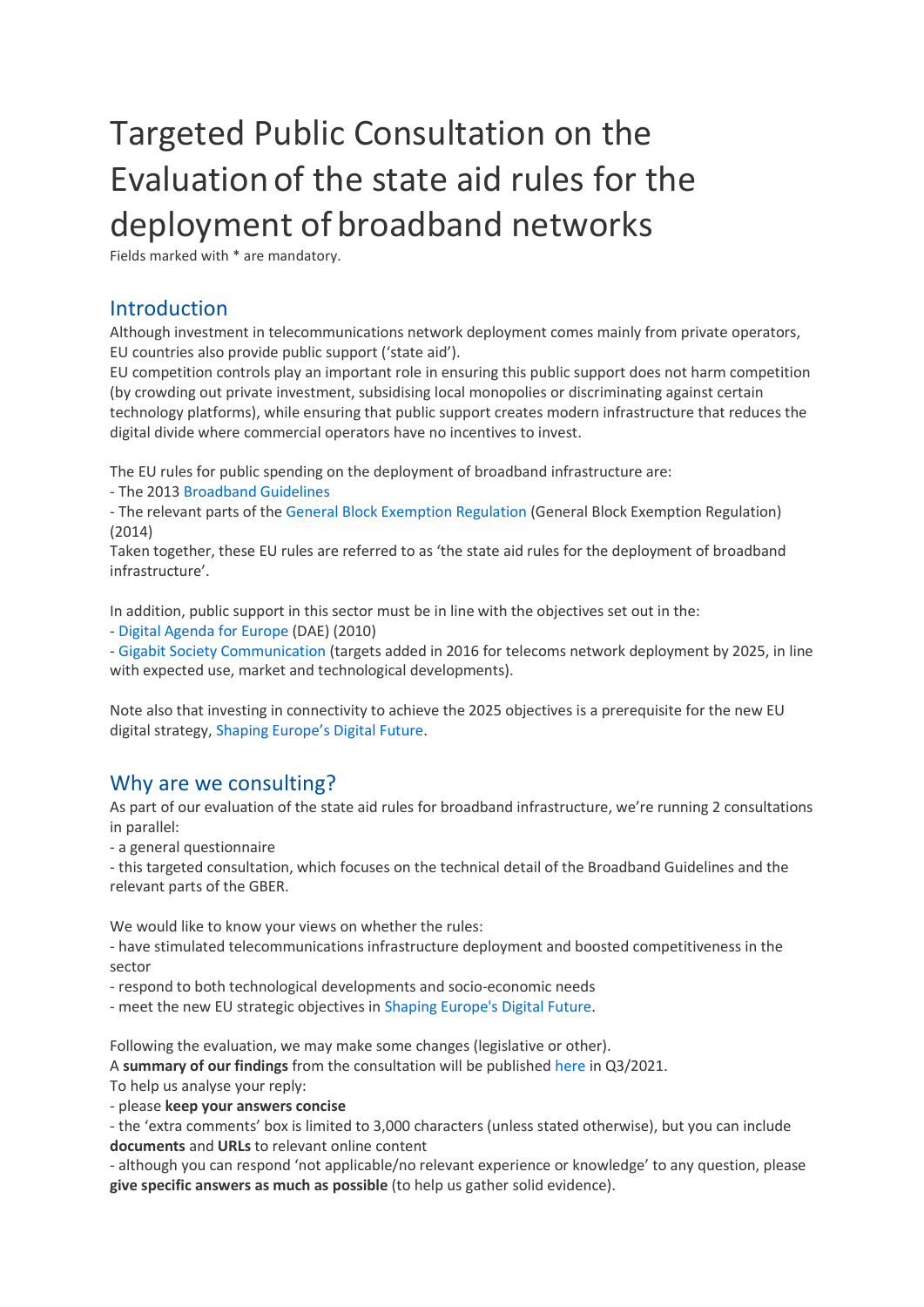#### **Saving and submitting**

If you click '**Save as Draft'** (to break off and finalise your response later), you must save the link that you receive from the EUSurvey tool on your computer. Without it, you won't be able to access the draft again.

After submitting your finalised response, you'll be able to **download a copy**.

Questions marked with an asterisk (\*) are **mandatory**. To see how we will protect your data, **read the attached privacy statement**.

**Contacts**

Still got questions?

For **technical problems**, please contact our CENTRAL HELPDESK. You may also contact us via the following functional mail box: COMP-BBGL@ec.europa.eu

# Who are we consulting?

The consultation is open to any interested public or private organisation or individual. However, we are particularly interested in feedback from bodies with expertise or experience in the broadband infrastructure sector (industry, academia, consultancy/law firms, all levels of government and any authorities managing or regulating the relevant EU state aid rules).

This questionnaire is in English and the German and French versions will be uploaded in the end of September – but you can respond in **any official EU language.**

Your details Language for responding English

I am responding as

National authority

Surname

Email

[WJZStaatssteun@minezk.nl](mailto:WJZStaatssteun@minezk.nl)

#### Organisation name

The answers to this consultation reflect the informal position of the 'Interdepartementaal Steun Overleg' (ISO) on experiences with and the functioning of the broadband state aid regime . The ISO is a central State aid coordination body composed of representatives of all Dutch ministries and regional and local public authorities. The ISO is chaired by the Ministry of Economic Affairs and Climate Policy. It does not express an official and final position of the government of the Netherlands on the broadband state aid regime.

Transparency register number Country of origin I agree with the personal data protection provisions Yes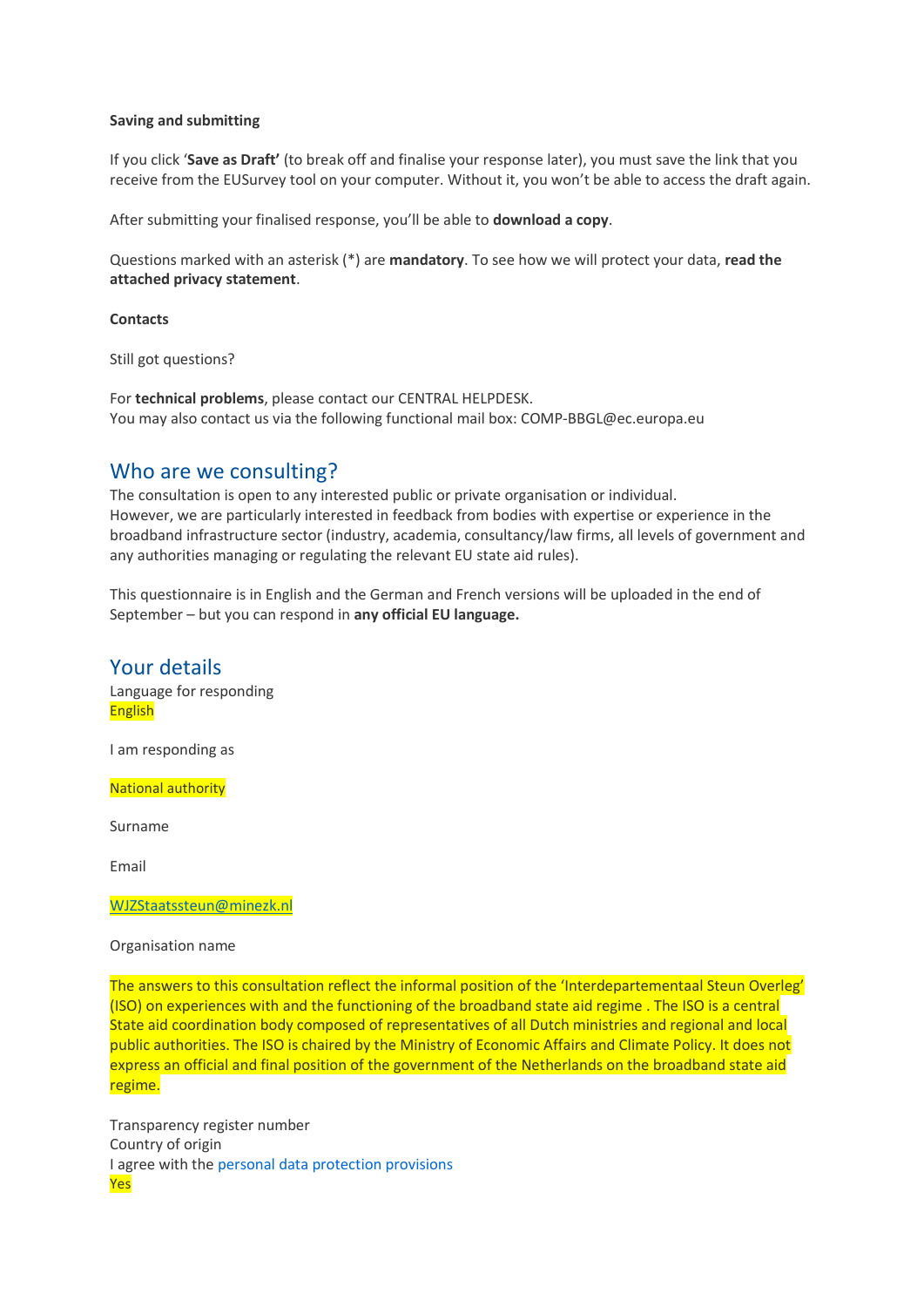What is your interest and the main reason for responding? The state aid framework for broadband is relevant for Dutch granting authorities.

Please briefly explain your activities/describe your organisation/company and - if applicable - the main goods/services you provide. Not applicable

What kind of services does your company provide? Not applicable

What kind of technology does your company use?

## Not applicable

*200 character(s) maximum*

# Publication privacy settings

You can choose whether your identity can be made public with your contribution. **Anonymous**: only your type of respondents and country of origin will be published. All other personal details (name, organization name and size, transparency register number) will not be published. **Public**: your personal details (name, organization name and size, transparency register number) will be published with your contribution.

The Commission will publish the responses to this public consultation. You can choose whether your contribution can be made public, or whether it will remain fully or partially confidential. In case your contribution contains confidential elements, please submit also a non-confidential version to be published.

**Public**. Your contribution may be published in full. Tick this box also for the non-confidential version of your contribution.

**Confidential**. Your contribution will remain confidential and will not be published.

# Technical questionnaire

This consultation relates to state aid rules for the deployment of broadband infrastructure – specifically the Broadband Guidelines and the relevant parts of the GBER (unless otherwise specified).

**Section 1 – Service of general economic interest (paras 18 to 27, Broadband Guidelines**

Not applicable/no relevant experience or knowledge

[…]

**Section 2 – Additional measures supporting broadband rollout (paras 28 to 29, Broadband Guidelines)**

Not applicable/no relevant experience or knowledge

[….]

**Section 3 – Role of the National Regulatory Authority (NRA) (paras 42-43, Broadband Guidelines)**

Not applicable/no relevant experience or knowledge

[…]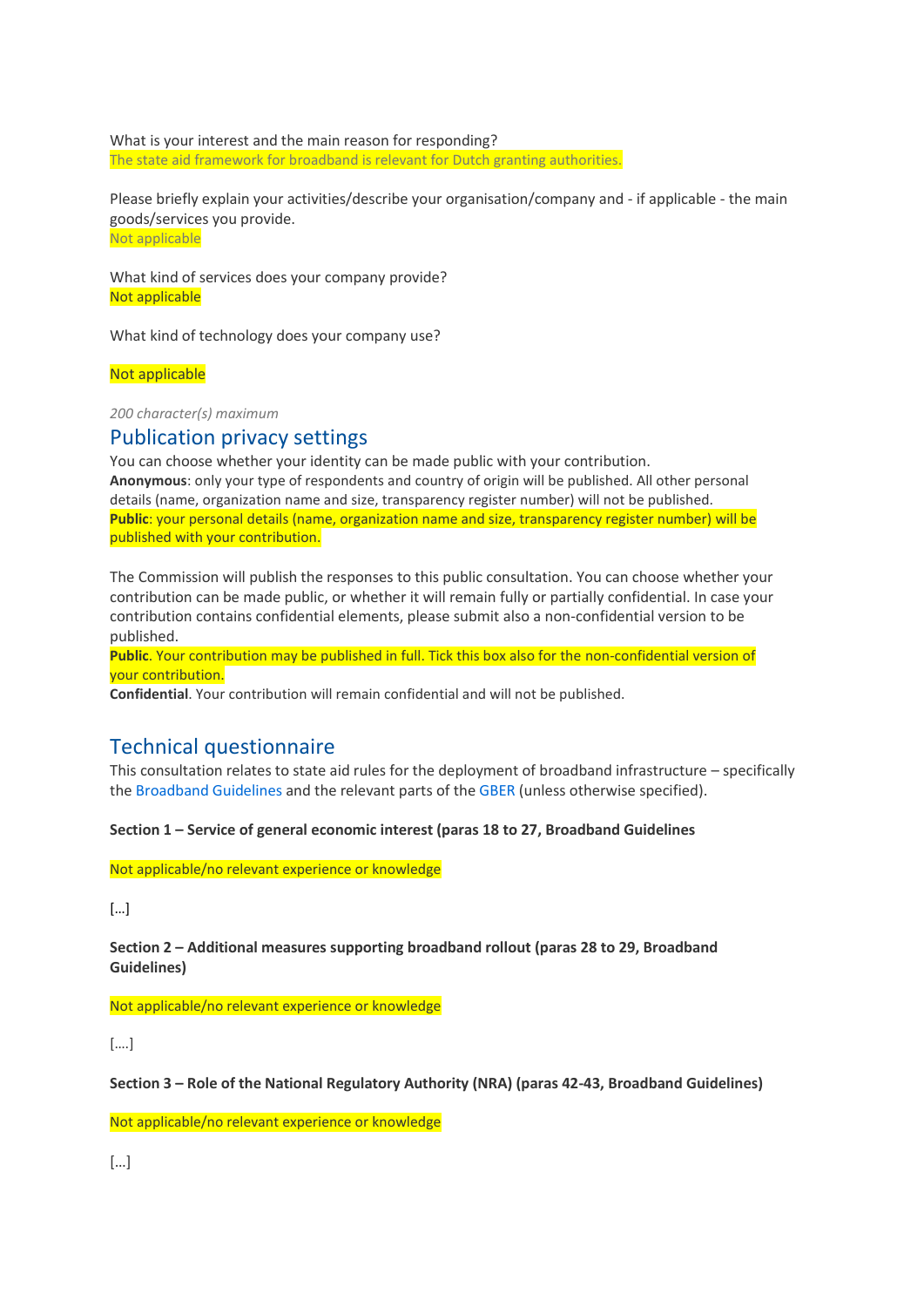## **Section 4 - Next Generation Access (NGA) network and Next generation network (NGN) definitions (paras 55 to 60, Broadband Guidelines)**

**Type of networks classified as NGA in terms of infrastructure:** 

The state aid rules for the deployment of broadband infrastructure define NGA networks as access networks which rely wholly or partly on optical elements and which are capable of delivering broadband access services with enhanced characteristics, compared to existing basic broadband networks. This means

(i) fibre-based access networks (FTTx);

(ii) advanced upgraded cable networks;

(iii) certain advanced wireless access networks capable of delivering reliable high speeds per subscriber.

13. Is the distinction between basic broadband and NGA networks still relevant?

#### **Partially**

14. Is this definition of an NGA network still valid, especially in view of the Gigabit and 5G connectivity objectives proposed by the Commission in the Gigabit Communication?

#### **Partially**

#### Please explain

*While there are areas that still lack NGA-access, the 30 Mbps threshold for white areas is obsolete and should be aligned with the Gigabit target. Also, it is unclear whether fixed-wireless networks that offer up to 30 Mbps should be considered as a Next Generation Access Network (NGA). We refer to the attached non paper for our response.*

15. At this stage of technological and market development, do you think that:

a. other types of telecom networks should have been included in the definition of NGA networks?

## No

b. some types of telecom networks should have been left out of the definition of NGA networks?

No

16. The Broadband Guidelines state that, to be considered NGA, advanced fixed wireless access networks must provide the relevant speeds reliably. Do you think this requirement:

Is relevant: Yes Is clear: No Can be applied in a consistent way: No

#### Please explain

*The reliability criterium is not sufficiently clear. In this regard, the Dutch authorities would like to point out that regulation (EU) 2015/2120 distinguishes a minimum, normally available, maximum and advertised download and upload speed of the internet access services in the case of fixed networks (which according to the BEREC Guidelines on the Implementation of the Open Internet Regulation includes fixed- wireless networks; BoR (20) 112).*

The Broadband Guidelines describe NGA networks as having the following characteristics:

(i) capable of delivering services reliably at a very high speed per subscriber through optical (or equivalent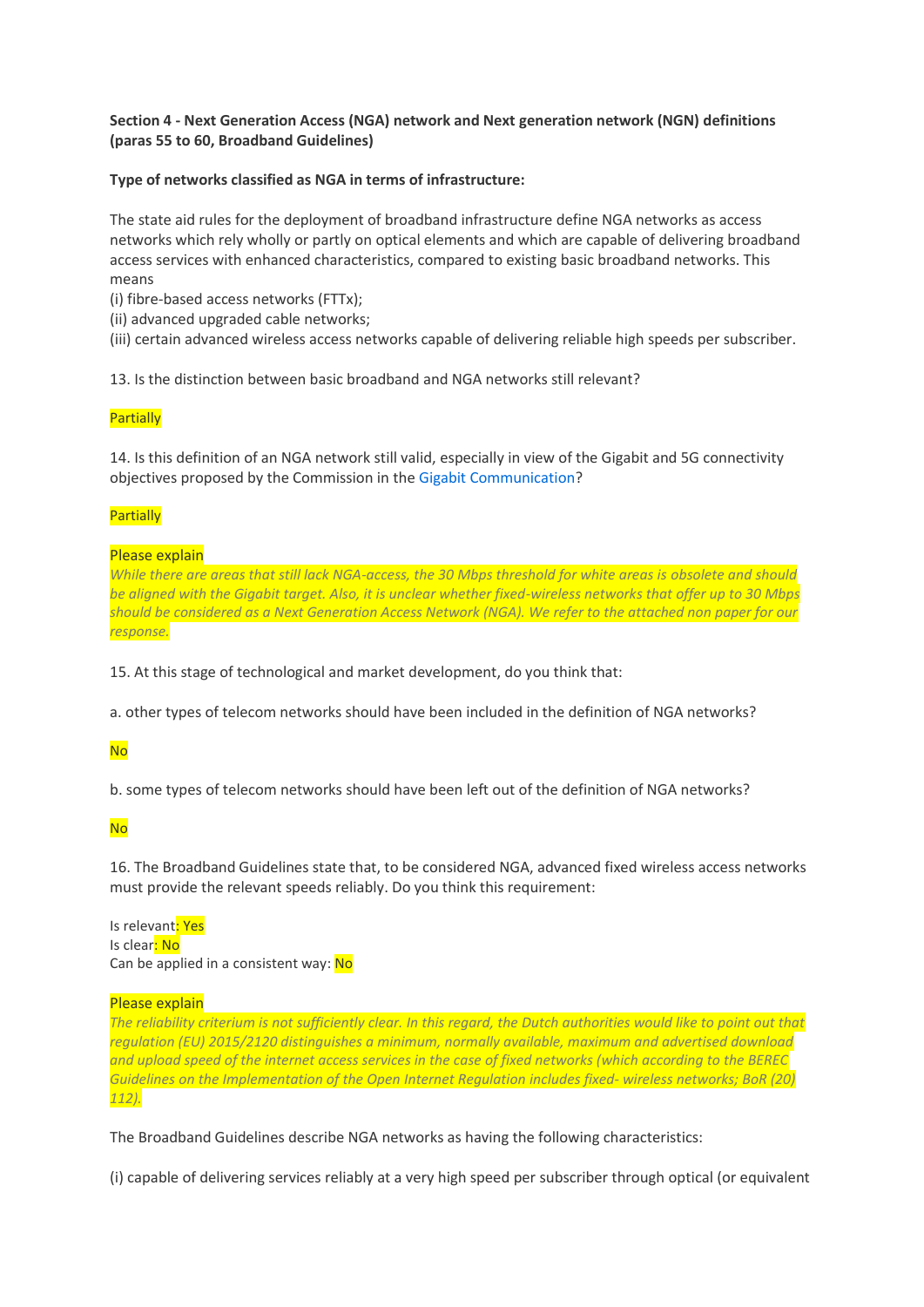technology) backhaul sufficiently close to user premises to guarantee the actual delivery of the very high speed;

(ii) capable of supporting a variety of advanced digital services including converged all-IP services;

(iii) having substantially higher upload speeds than basic broadband networks.

By referring to the Digital Agenda for Europe targets, NGA networks are generally considered able to provide at least 30 Mbps download speed and ultrafast networks at least 100 Mbps download speed.

17. Is the concept of download speed clear?

#### No

#### Please explain

*the Dutch authorities would like to point out that regulation (EU) 2015/2120 distinguishes a minimum, normally available, maximum and advertised download and upload speed of the internet access services in the case of fixed networks.*

18. Does it take into consideration all relevant aspects?

#### No

If not, which aspects?

peak-time speed normally available speed minimum committed speed other aspects (please give details below)

Please explain

*The Dutch authorities would like to point out that regulation (EU) 2015/2120 distinguishes a minimum, normally available, maximum and advertised download and upload speed of the internet access services in the case of fixed networks. Not only the maximum speed should be considered in the context of state aid, because the other aspects are also very relevant for the end user. The average end user does not understand his premise may not be eligible for state aid on the basis of the maximum speed alone,*

19. Do you think the concept of 'substantially higher upload speed':

Is clear? No Should have been further clarified (e.g. clear thresholds)? Yes

Please explain

The concept of 'substantially higher upload speed' is elaborated in state aid cases but should be specified in the *guidelines themselves to provide guidance and consistent application in advance.*

20. The Broadband Guidelines refer to the concept of 'reliability' in defining NGA networks: to be considered NGA, networks must be able to deliver the relevant speeds reliably (cf. para 58, Broadband Guidelines). Do you think that concept:

Is relevant? Yes Is clear? No Can be applied in a consistent way No

Please explain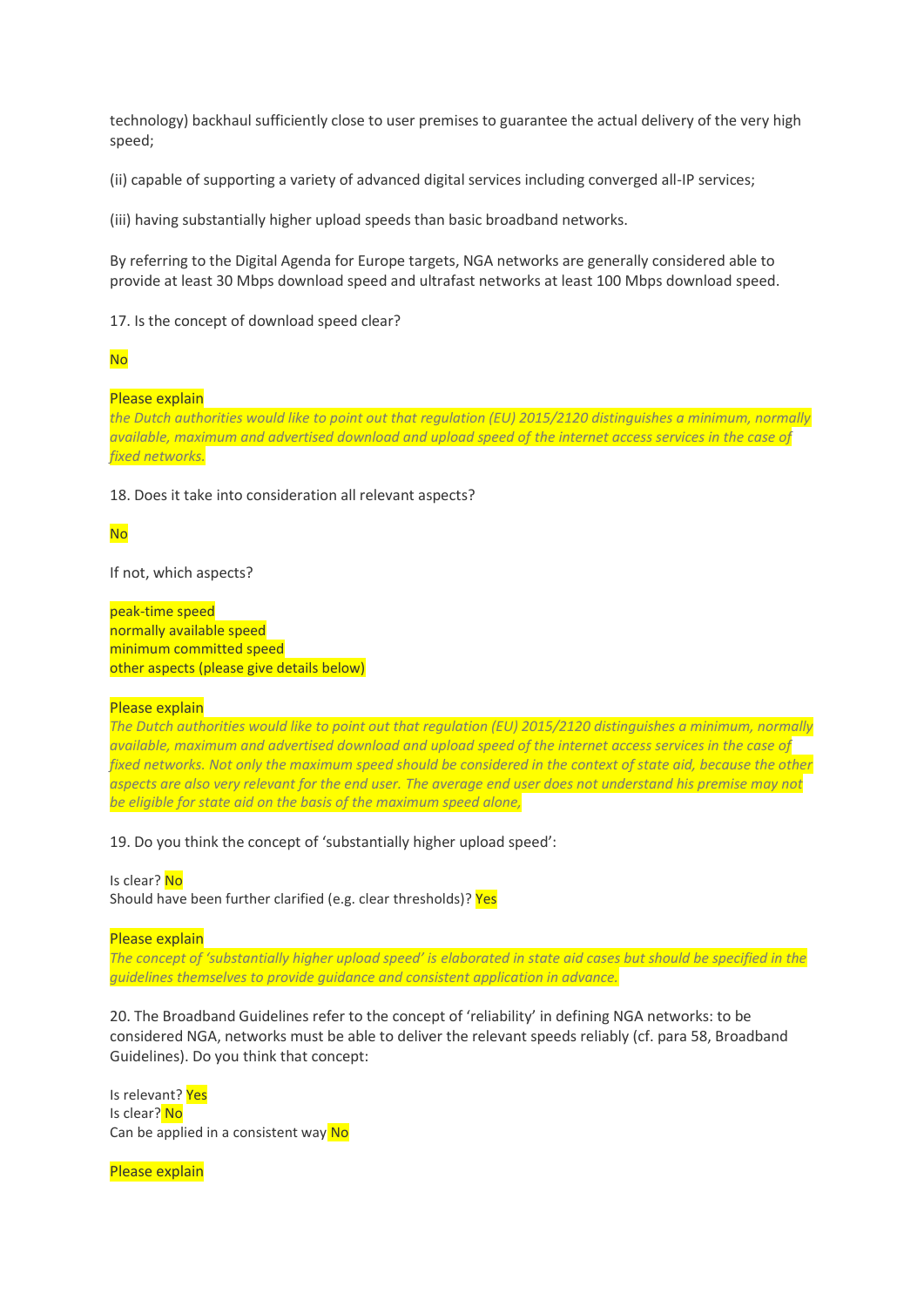*The concept of 'reliability' is insufficiently clear. The Dutch authorities would like to point out that regulation (EU) 2015/2120 distinguishes a minimum, normally available, maximum and advertised download and upload speed of the internet access services in the case of fixed networks.*

21. Were the technical parameters sufficient when classifying the networks/technologies?

 $\lceil \dots \rceil$ 

22. The Broadband Guidelines state that the impact of nomadic users needs to be considered when assessing the actual possibility for a mobile network to provide NGA services.

Is the reference to nomadic users valid for assessing mobile networks? Yes Should further guidance have been given? No

The Broadband Guidelines define NGN as backhaul networks which do not reach the end-user, are open for interconnection with other networks and are able to sustain both basic and NGA types of networks.

23. Is the definition of an NGN:

Clear? Yes

Relevant? Especially in view of the Gigabit and 5G connectivity objectives proposed by the Commission for 2025 Yes

24. Should further guidance on the NGN definition have been given?

# No

## **Section 5 - Distinction between white, grey and black areas for NGA and NGN networks (paras 73 to 78, Broadband Guidelines and article 52(3), GBER)**

The state aid rules for the deployment of broadband infrastructure identify different areas for the same category (basic broadband or NGA):

- 'white' = no infrastructure
- 'grey' = only one infrastructure
- 'black' = at least two infrastructures of the same category (basic broadband or NGA)

This infrastructure can either be already in place or credibly planned in the near future. For each area, the rules for the broadband infrastructure deployment set specific conditions for public support.

25. Is the distinction between the 3 types of area clear?

# No

# Please explain

• **The 30 Mbps threshold for white areas is obsolete.** While there is no speed threshold as such in the guidelines on state aid for broadband to distinguish white and grey areas, in the decisions of the European Commission on state aid measures of Member States the threshold is set at 30 Mbps. This reflects the goal of Europe's 2020 strategy: access for all to a connection of at least 30 Mbps. New common EU broadband targets have been set for 2025: access for all to a connection of at least 100 Mbps, upgradable to Gigabit speed. This raises the question whether the 30 Mbps threshold should not be shifted to 100 Mbps. Although state aid for roll out in grey areas is possible following the step change principle (e.g. Bavaria, case number SA.48418), this is a much more complicated and lengthy procedure than state aid for white areas under the General Block Exemption.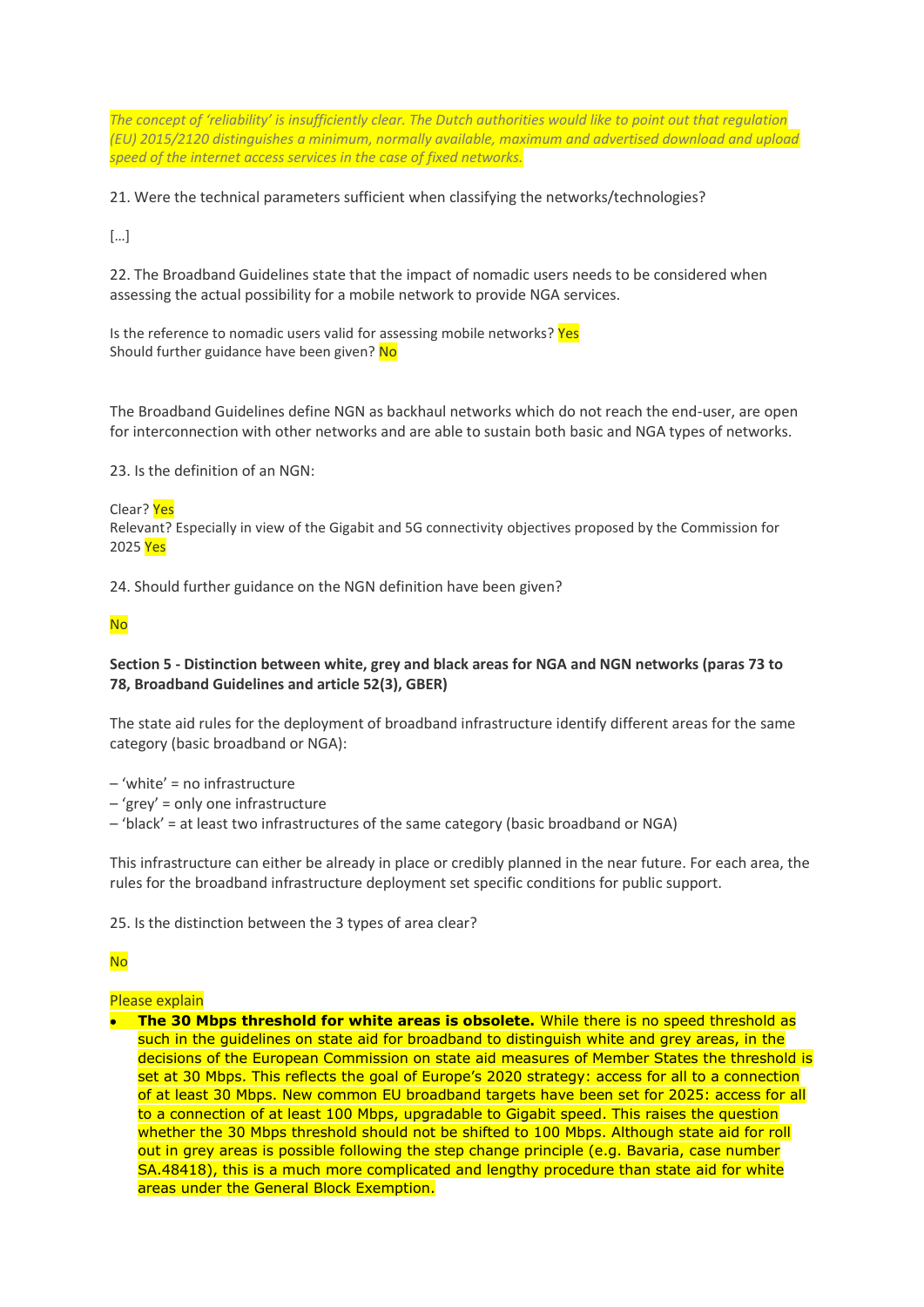- **Demarcation of white and grey areas is complicated in practice.** In practice, an area in the Netherlands can consist of a mix of white, grey and even black spots. A geographical demarcated rural area can consist of up to 30% grey premises (see for example the figure in the annex). The General Block Exemption only allows to connect white premises, and possibly some residual grey premises but certainly not up to 30% of an area. The following arguments advocate for connecting grey premises under article 52 of the General Block Exemption:
	- 1. By connecting and offering services to white and grey premises on the same digging route, the costs of the roll-out of new high capacity networks per household can be reduced and efficiency can be promoted. In many cases this is necessary to attain a reasonable business case that can be justified based on the underlying costs. Otherwise the chance will increase that white premises structurally remain white because of the very high costs. On top of using the same digging route, white and grey premises will often use part of the same active and passive infrastructure.
	- 2. Because their connection is considered grey, part of the residents of the same community cannot be connected to a very high capacity network and hence not benefit from the public funds for broadband, while other residents of the same community whose connection is considered white do receive these advantages of public funding. Especially in small communities this can be politically difficult to explain. Also, differences between the maximum/advertised speed and the average speed the end user experiences can make it hard to explain to the residents involved why their address is considered grey instead of white; i.e. when the average speed is below 30 Mbps. Regulation (EU) 2015/2120 has enhanced transparency of the speed offered to the end user, but this does not alter the eligibility for state aid.
	- 3. Many grey premises located around the white premises just meet the 30 Mbps threshold (upgraded copper). These premises may not be upgraded to the new EU ambition of 100 Mbps without any support. It should be prevented that these premises become digital exclusion areas. Furthermore, the business case of citizen's initiatives can now easily be complicated and delayed by incremental upgrades of the incumbent that lift the speed of the connection to 30 Mbps, but fall short of 100 Mbps.

26. Is the distinction between white, grey and black areas useful for identifying the areas most in need of state aid?

See the answer to question 25.

27. Would additional network categories (apart from basic broadband and NGA) facilitate the design and assessment of a state aid measure?

See the answer to question 25.

28. What is your experience of the application of the specific criteria for identifiying the colour of intervention areas?

See the answer to question 25.

29. Has this 3-color distinction helped in designing state aid measures?

See the answer to question 25.

30. Has this distinction ensured that public intervention does not unduly distort competition or crowd out existing or credibly planned private investment?

See the answer to question 25.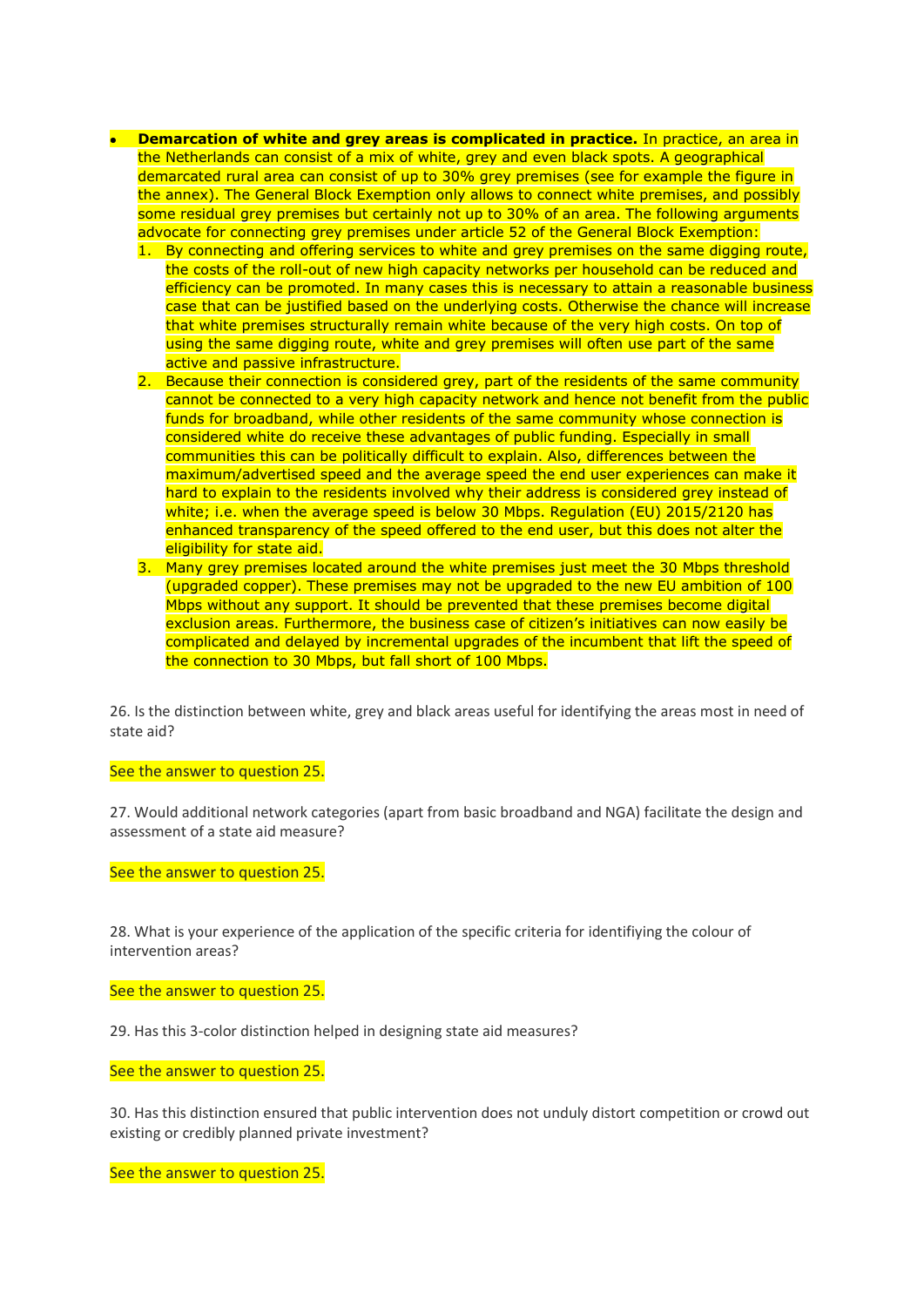31. To what extent are the criteria relating to the colour of the area relevant and sufficient for identifying areas with and without adequate broadband infrastructure - especially in view of the objectives in the Gigabit Communication and the 5G strategic objectives?

#### See the answer to question 25.

32. In some cases, a target area does not fall purely into one category of 'white', 'grey' or 'black'. In such areas there are some households already receiving a sufficient service in terms of speed and quality from an existing operator (i.e. households with a connection to an NGA network in an otherwise NGA white area). Have you experienced that situation?

#### See the answer to question 25.

33. In your view:

- The overbuilding of such households with a publicly financed network should always have been prohibited (i.e. these households would have to be 'carved out').

- Overbuilding should only have been allowed to a limited extend (i.e. the publicly financed infrastructure should not include more than a certain % of households already sufficiently served by existing infrastructure).

Not applicable/no relevant experience or knowledge

34. Apart from the lack of adequate infrastructure, the Broadband Guidelines also mention other possible criteria determining market failure (lack of competition due to market power or high entry barriers generating insufficient provision of quality and/or high prices, inadequate access conditions). In addition to the number of infrastructures present or planned in an area, have these other criteria been taken sufficiently into consideration?

#### Not applicable/no relevant experience or knowledge

35. When referring to infrastructure investment credibly planned in the near future, the Broadband Guidelines define the term 'near future' as referring to a period of 3 years. They state that if the public authority takes longer to deploy the subsidised infrastructure, the same time period should also be used to assess the existence of commercial investment plans.

a. What is your experience in applying this requirement?

Not applicable/no relevant experience or knowledge

b. Is 3 years a sufficient time period?

Not applicable/no relevant experience or knowledge

c. Is it right to align the period for assessing potential private investment with the estimated deployment time for the subsidised network if the deployment takes: Not applicable/no relevant experience or knowledge

36. Are the rules on deploying backhaul networks sufficiently clear?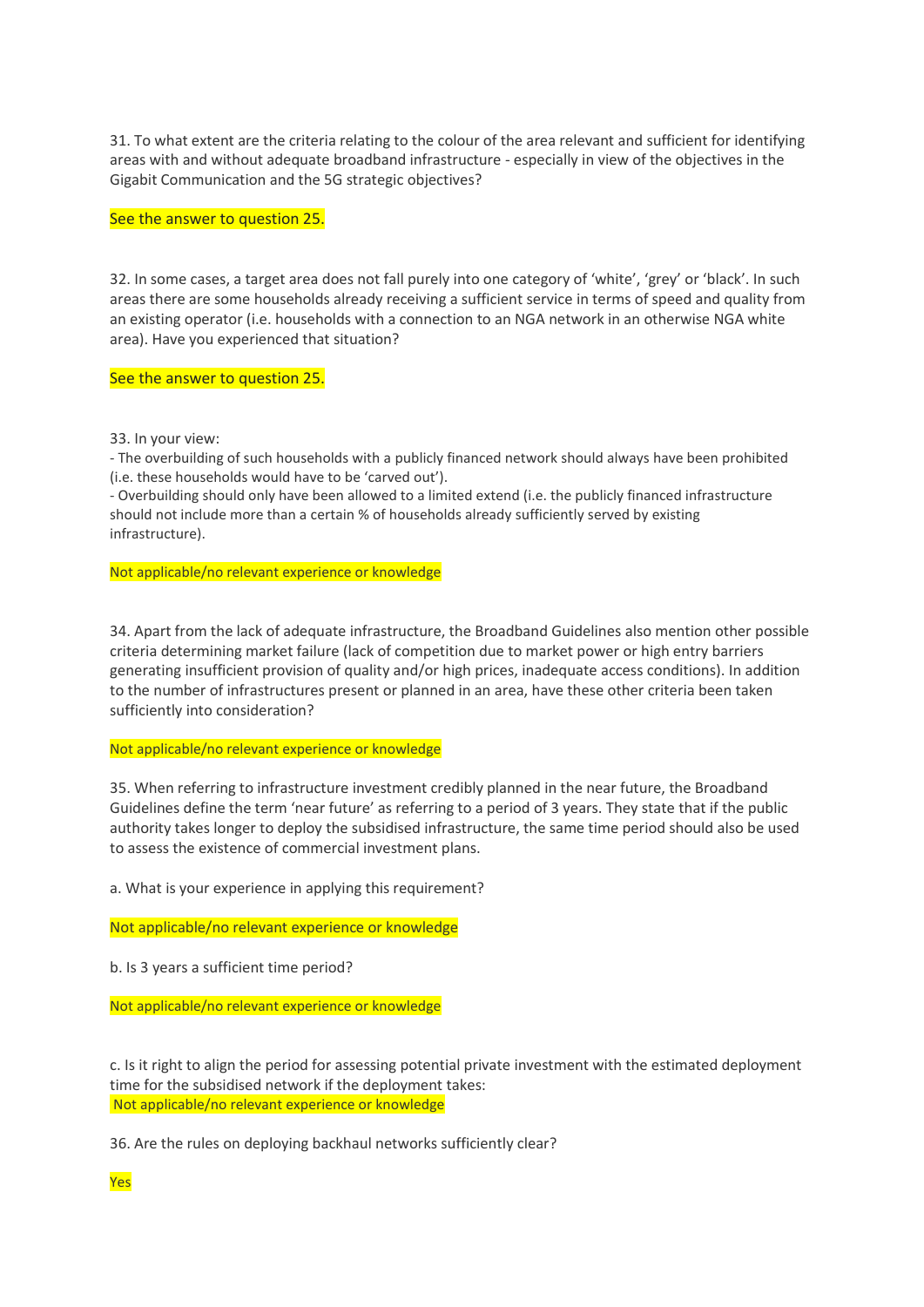37. Are the Broadband Guidelines sufficiently clear on the issue of identifying market failures in terms of backhaul infrastructure that is present or planned in the near future?

Not applicable/no relevant experience or knowledge

38. Are the Broadband Guidelines sufficiently clear regarding the requirement that whenever the public intervention is limited to the backhaul part of the network, the assessment of market failures will take into account the situation on both the backhaul markets and the access markets?

Not applicable/no relevant experience or knowledge

#### **Section 6 – Mapping (para 78(a), Broadband Guidelines, article 52(3), GBER)**

39. To what extent do the provisions of the state aid rules for the deployment of broadband infrastructure regarding the conducting of a mapping exercise allow the efficient identification of those areas most in need of state aid support?

#### **Partially**

Please explain

See the answer to question 25, the demarcation of white and grey areas is problematic in practice. Furthermore, the Dutch authorities observe that the central government has a very important role in the guidelines and decisions of the EC and consequently also during the implementation of a State aid measure. This makes it more difficult not only for local authorities to get approval of the EC for a local support measure , but also for a framework scheme designed for municipalities by the central government to get an approval. Also the State aid regime seems to contain more requirements in practice than would appear in the first instance from the text of the guidelines. The Dutch authorities request the EC to provide more clarity in advance, preferably in the guidelines themselves.

40. Should more guidance have been provided on how to carry out the mapping exercise?

Yes Please explain See the answer to question 40.

41. Have you had problems identifying other appropriate criteria to carry out a mapping exercise?

Yes

Please explain See the answer to question 40.

42. Should the same criteria have been used for identifying both existing and planned infrastructure?

Not applicable/no relevant experience or knowledge

43. The state aid rules for the deployment of broadband infrastructure require mapping to be carried out at address level. Do you think the mapping granularity should have been adjusted proportionally to the timeframe for deploying the network? That is, less detail for longer timeframes (e.g. address-level detail for the very near future and grid-level for longer periods)?

Please explain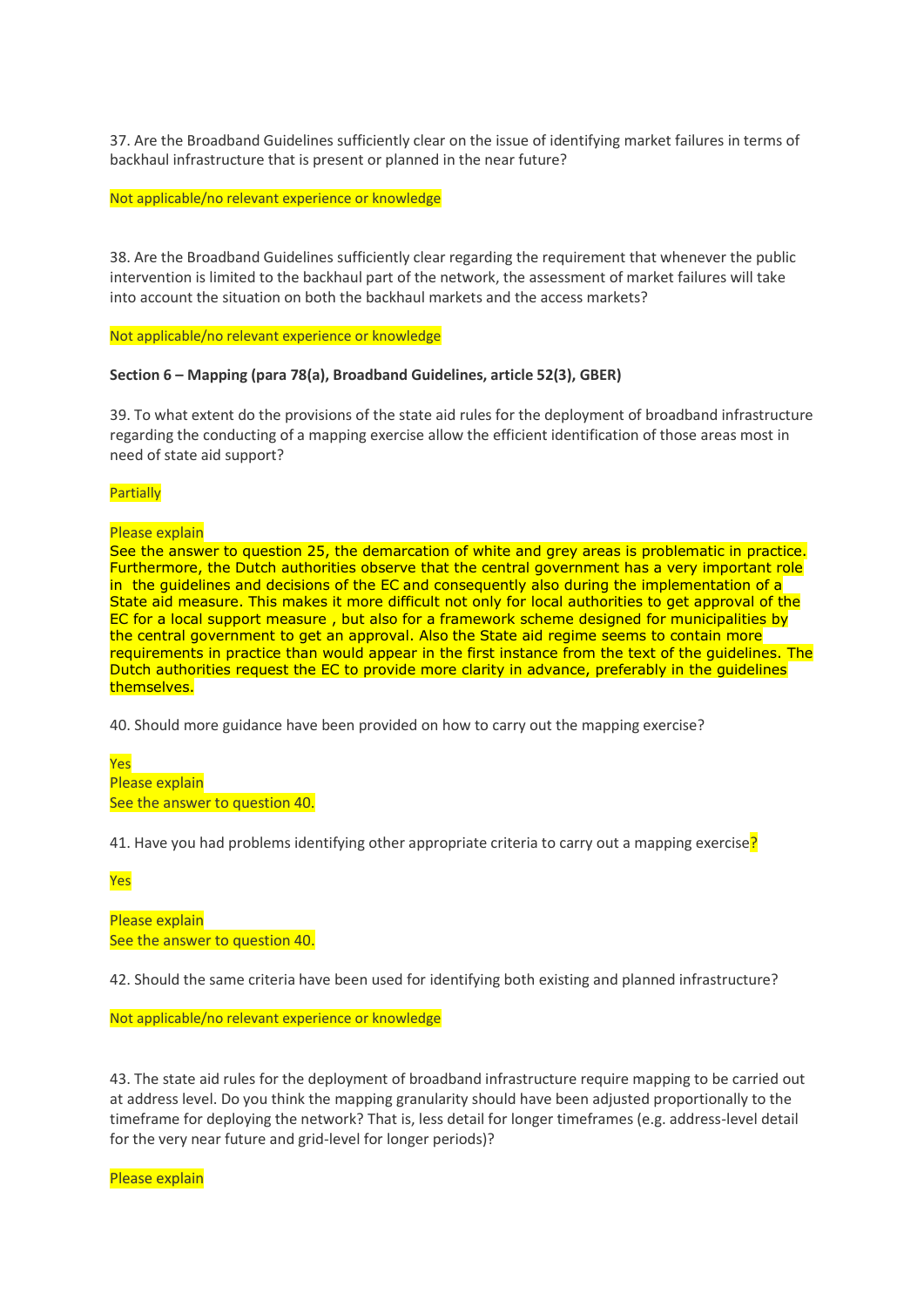See the answer to question 40.

44. Have you had problems identifying the appropriate granularity for mapping?

Please explain See the answer to question 40.

45. Have the mapping requirements adequately clarified the distinction between fixed networks and:

Not applicable/no relevant experience or knowledge

46. Should the state aid rules for the deployment of broadband infrastructure have defined mobile and fixed networks as belonging to different markets?

Not applicable/no relevant experience or knowledge

47. Currently, the state aid rules for the broadband infrastructure deployment do not contain any time limitation for the validity of the mapping. Is this problematic?

Not applicable/no relevant experience or knowledge

48. The state aid rules for the deployment of broadband infrastructure require mapping to be carried out on the basis of homes passed by a particular network infrastructure, rather than the actual number of homes or customers connected as subscribers. Is the concept of 'homes passed' sufficiently clear?

Not applicable/no relevant experience or knowledge

**Section 7 – Public consultation (para 78(b), Broadband Guidelines, article 52(3), GBER)**

Not applicable/no relevant experience or knowledge

[…]

#### **Section 8 – Step change (para 51, Broadband Guidelines)**

To qualify for subsidy, a network should be able to ensure a 'step change' in terms of broadband availability. A 'step change' can be demonstrated if, as the result of the public intervention:

(i) the selected bidder makes significant new investment in the broadband network, and

(ii) the subsidised infrastructure brings significant new capabilities to the market, in terms of broadband service availability and capacity, speeds and competition.

To determine the extent of the change, these factors must be compared both to existing networks and those for which there are concrete rollout plans.

59. Is the concept of step change clear?

**Partially** Please explain *The step change principle is not clearly defined and therefore difficult to apply in practice.*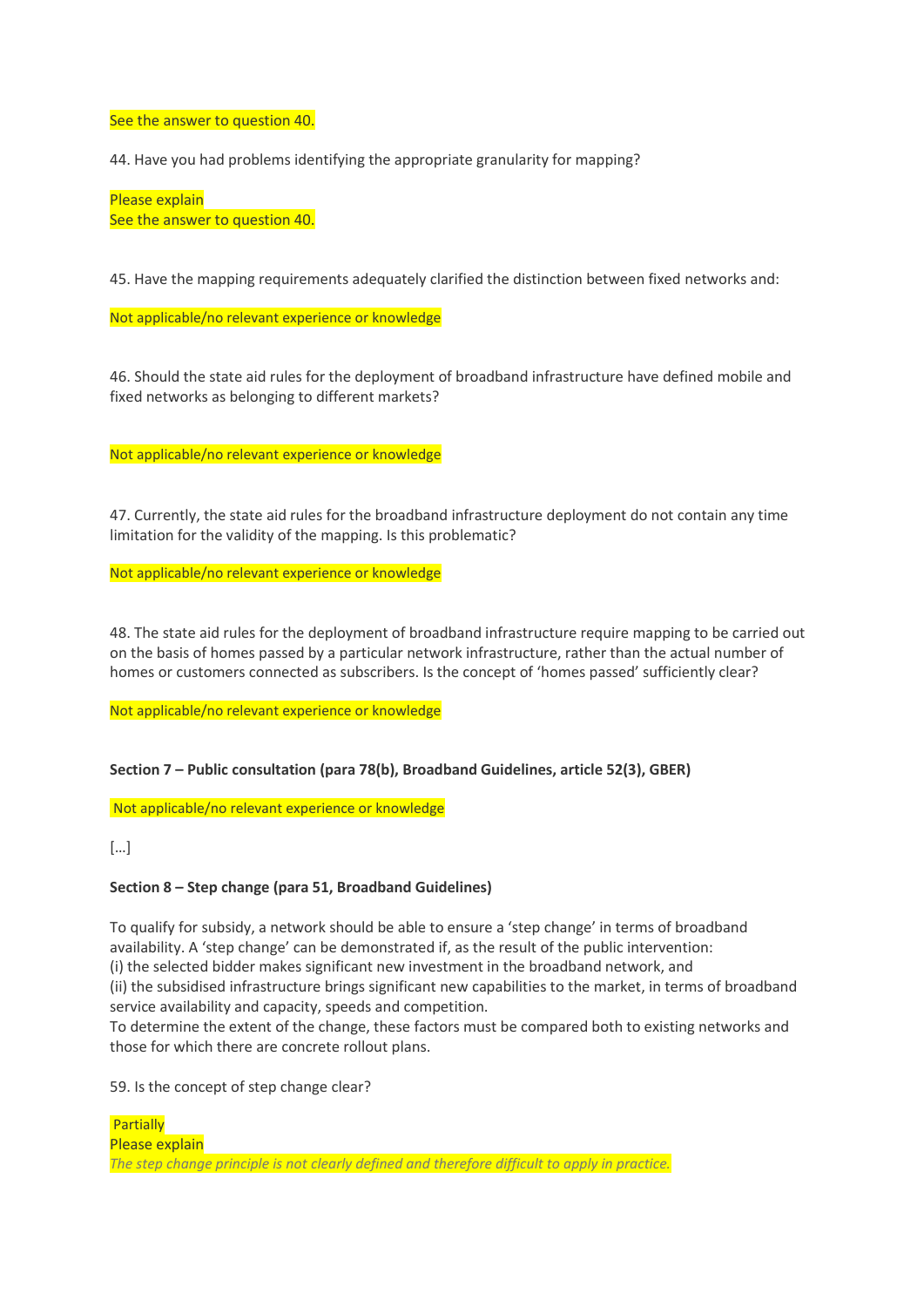60. Do the state aid rules for the broadband infrastructure deployment efficiently ensure that the public investment delivers an improvement, i.e. the positive effects outweigh any distortion of competition?

## **Partially**

61. Are the criteria for identifying the step change still appropriate, especially in view of the objectives of the Gigabit Communication and 5G strategic objectives?.

#### **Partially**

Please explain

*Although state aid for roll out in grey areas is possible following the step change principle (e.g. Bavaria, case number SA.48418), this is a much more complicated and lengthy procedure than state aid for white areas under the General Block Exemption. The step change principle is not clearly defined and therefore difficult to apply.*

62. Should, under certain specific circumstances, network upgrades have been considered a sufficient step change, even if they only concern active components?

Yes

Please explain *Network upgrades may be considered a sufficient step change if robust criteria are applied.*

**Section 9 – Competitive selection procedure (para 78(c), Broadband Guidelines, article 52(4), GBER)**

Not applicable/no relevant experience or knowledge

[…]

**Section 10 – Technological neutrality (para 78(e), Broadband Guidelines, article 52(4), GBER)**

Not applicable/no relevant experience or knowledge

 $\lceil \dots \rceil$ 

**Section 11 – Use of existing infrastructure (para 78(g), Broadband Guidelines)**

Not applicable/no relevant experience or knowledge

 $\lceil$ ...]

**Section 12 – Wholesale access (paras 78(g) and 80(a), Broadband Guidelines, article 52(5), GBER)**

Not applicable/no relevant experience or knowledge

[…]

**Section 13 – Wholesale pricing (para 78(h), Broadband Guidelines, article 52(6), GBER)**

Not applicable/no relevant experience or knowledge

[…]

**Section 14 – Claw-back (para 78(i), Broadband Guidelines, article 52(7), GBER)**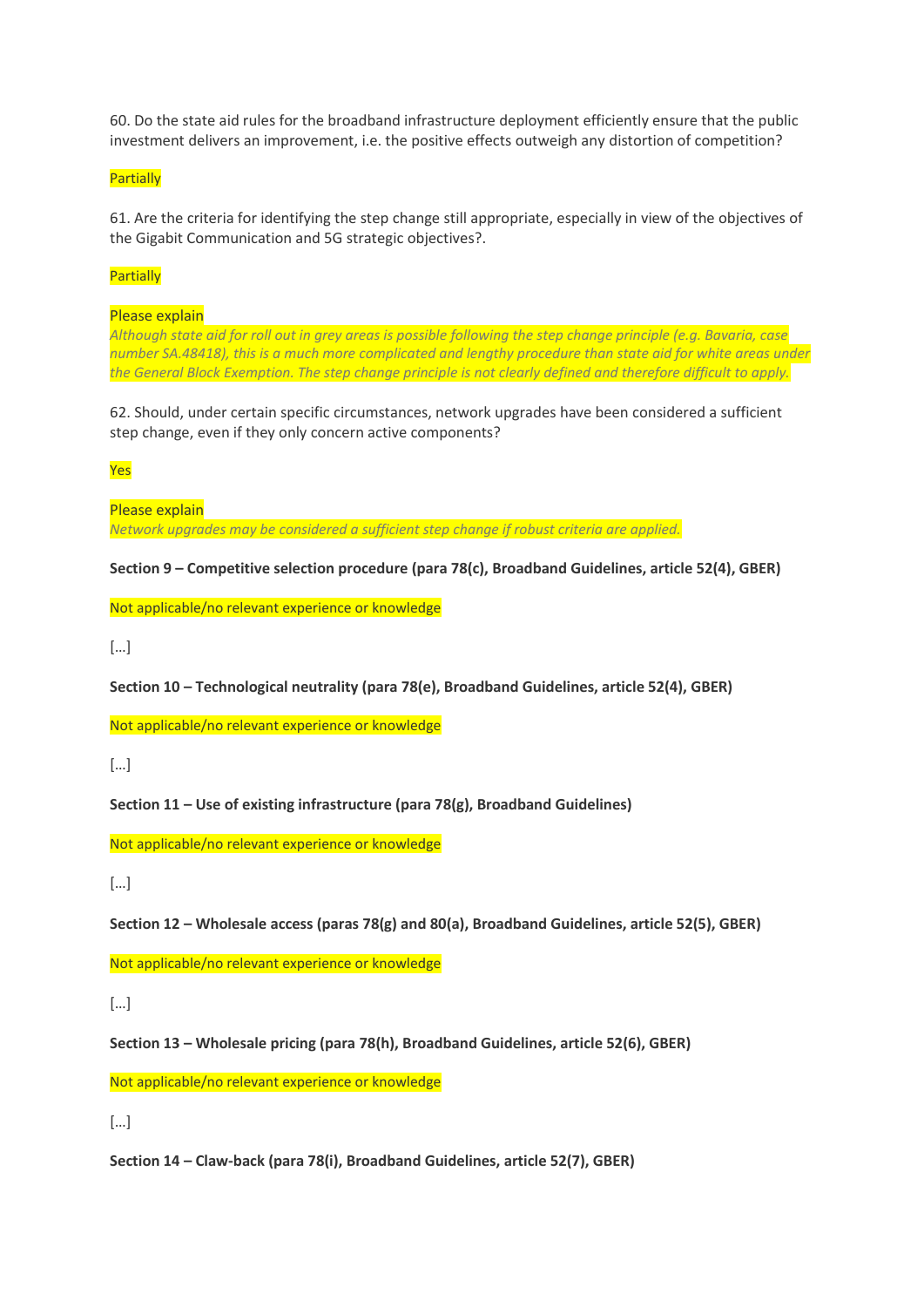Not applicable/no relevant experience or knowledge

[…]

**Section 15 - Monitoring (para 78(i), Broadband Guidelines and article 52(7), GBER)**

Not applicable/no relevant experience or knowledge

[…]

**Section 16 – Transparency (para 78(j) of the Broadband Guidelines)**

Not applicable/no relevant experience or knowledge

[…]

**Section 17 – Reporting (para 78(k), Broadband Guidelines)**

Not applicable/no relevant experience or knowledge

[…]

**Section 18 - Forms of intervention (Annex I, Broadband Guidelines)**

Not applicable/no relevant experience or knowledge

[…]

#### **Final remark**

This section addresses other relevant points related to the current state aid rules on broadband infrastructure deployment.

149. In addition to paras 78-85 of the Broadband Guidelines and Article 52 of the GBER, are there other conditions that beneficiaries of public support should have been required to comply with, to promote competition/reduce distortions of competition? *Not applicable/no relevant knowledge or experience*

150. Do you have any other suggestions/comments?

*the Dutch authorities observe that the central government has a very important role in the guidelines and decisions of the EC and consequently also during the implementation of a state aid measure. This makes it more difficult not only for local authorities to get approval of the EC for a local support measure, but also for a framework scheme designed for municipalities by the central government to get an approval. In addition to this, the guidelines mention a role for National Competition Authorities. However, not in all Member States, as is the case in the Netherlands, these authorities have competences regarding state aid. The guidelines should take these differences between Member States into account.*

151. Should this consultation examine any other issues? Are there additional questions we should include?

*We would like to refer to the attached non paper for our response.*

152. Please list any other competition/state aid concerns you may have in relation to the broadband infrastructure deployment.

*We would like to refer to the attached non paper for our response.*

Please upload your file